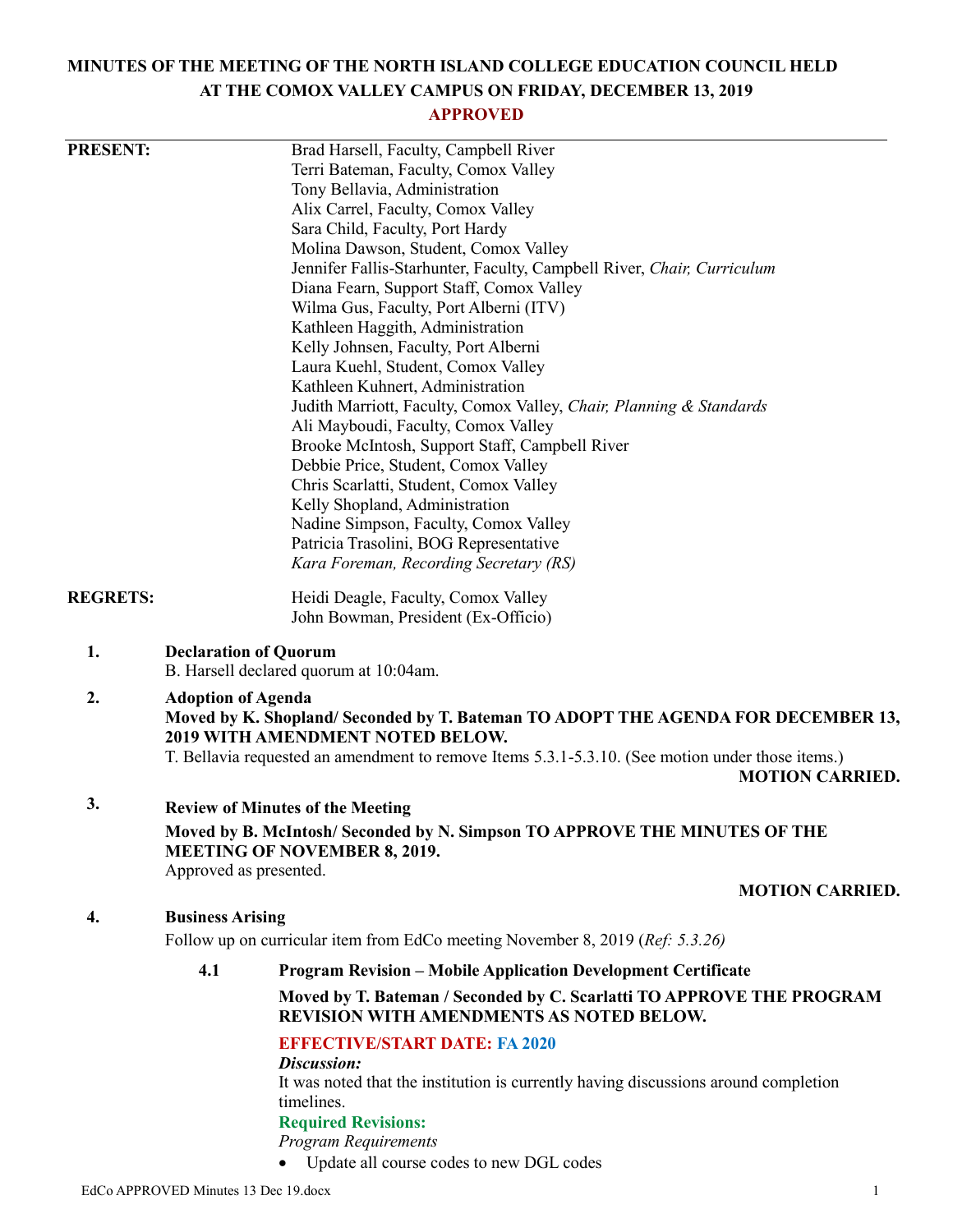• +Note; add "100 level or higher"

*Completion Requirements*

- Change "pass" to "must successfully complete"
- Remove "of admission to the program"
- *Admission Requirements*
- Change to "English First Peoples 12"

## **MOTION CARRIED.**

#### **5. Committee Reports**

- **5.1 Education Council Chair Update –** *Postponed to February 14, 2020*
- **5.2 Planning and Standards Committee –** *Postponed to February 14, 2020*

#### **5.3 Fast Track Committee**

#### Minutes of November 2019

#### **Employment Transition**

- **5.3.1 New Program – Employment Transition/Grounds & Custodial Assistant Certificate**
- **5.3.2 New Course – AGC 010 Workplace Safety & Health**
- **5.3.3 New Course – AGC 020 Workplace Literacy for Grounds Maintenance &**
- **5.3.4 Custodians**
- **5.3.5 New Course – AGC 030 Numeracy Skills for Work**
- **5.3.6 New Course – AGC 011 Customer Relations & Professionalism**
- **5.3.7 New Course – AGC 012 Introduction to Grounds & Custodial Industries**
- **5.3.8 New Course – AGC 013 Basic Grounds Maintenance & Horticulture**
- **5.3.9 New Course – AGC 014 Custodial/Light Duty Cleaner**
- **5.3.10 New Course – AGC 042 Career Exploration & Job Shadow New Course – AGC 044 Work Experience**

## **Moved by C. Scarlatti / Seconded by N. Simpson TO AMEND THE AGENDA AND POSTPONE APPROVAL OF THE NEW PROGRAM AND LISTED COURSES.**

#### *Discussion:*

T. Bellavia requested that approval of the program and its courses be postponed until after its first implementation, and following a review and subsequent revision.

#### **MOTION CARRIED.**

## **5.4 Curriculum Committee**

Minutes of November 22, 2019 Minutes of November 29, 2019

#### **Business**

**5.4.1 Program Revision –** Business Administration Certificate

**Moved by J. Fallis Starhunter / Seconded by T. Bateman TO APPROVE THE PROGRAM REVISION WITH AMENDMENTS AS NOTED BELOW.**

## **EFFECTIVE/START DATE: FA 2020**

*Discussion:*

As noted below.

**Requested Revisions:**

#### *(on ALL relevant programs)*

*Program revision form*

- Update to reflect actual changes to calendar pages
- Specify different implementation dates for increase in Admission Requirements and other revisions

*Completion Requirements*

• Remove note on completion timeline

*Admission Requirements*

- #2; add "or assessment" after ESL 095
- Remove "strongly" from note on ENG 104 recommendation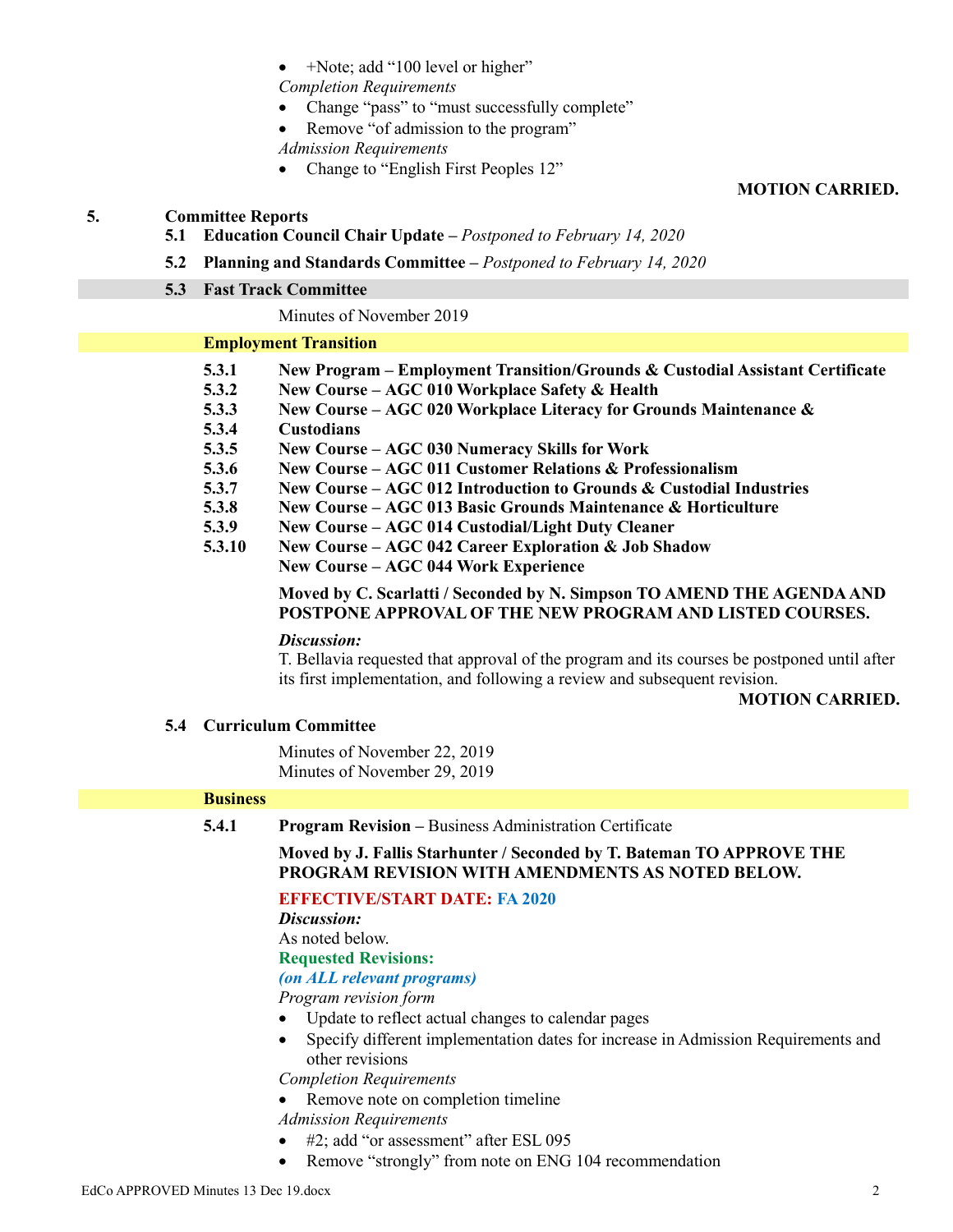#### **MOTION CARRIED.**

#### *Items 5.4.2 – 5.4.4 were taken together*

- **5.4.2 Program Revision –** Business Administration Diploma, Accounting
- **5.4.3 Program Revision –** Business Administration Diploma, General Management
- **5.4.4 Program Revision –** Business Administration Diploma, Marketing

#### **Moved by J. Fallis Starhunter / Seconded by N. Simpson TO APPROVE THE PROGRAM REVISIONS WITH AMENDMENTS AS NOTED BELOW.**

## **EFFECTIVE/START DATE: FA 2020**

*Discussion:*

As noted below.

**Requested Revisions:**

*See changes on all relevant programs noted in 5.4.1 AND*

*Program Requirements (on 3 programs)*

• Coop students; change to "Completion of" before EMP 100 and replace "is" for "as"

## **MOTION CARRIED.**

#### *Items 5.4.5 – 5.4.7 were taken together*

- **5.4.5 Program Revision –** Bachelor of Business Administration, Accounting
- **5.4.6 Program Revision –** Bachelor of Business Administration, General Management
- **5.4.7 Program Revision –** Bachelor of Business Administration, Marketing

#### **Moved by J. Fallis Starhunter / Seconded by D. Price TO APPROVE THE PROGRAM REVISIONS WITH AMENDMENTS AS NOTED BELOW.**

#### **EFFECTIVE/START DATE: FA 2020**

*Discussion:* As noted below. **Requested Revisions:** *See changes on all relevant programs noted in 5.4.1 AND (5.4.5) Program Requirements; Year 4*

• Note on electives; change from six to five electives at 200 level

#### **MOTION CARRIED.**

#### *Items 5.4.8 – 5.4.10 were taken together*

- **5.4.8 Program Revision –** Business Administration Post Degree Diploma – Accounting & Finance Option
- **5.4.9 Program Revision –** Business Administration Post Degree Diploma – General Management Option
- **5.4.10 Program Revision –** Business Administration Post Degree Diploma – Human Resource Management Option

**Moved by J. Fallis Starhunter / Seconded by D. Price TO APPROVE THE PROGRAM REVISIONS WITH AMENDMENTS AS NOTED BELOW.**

#### **EFFECTIVE/START DATE: FA 2020**

*Discussion:* As noted below. **Requested Revisions:** *See changes on all relevant programs noted in 5.4.1.*

#### **MOTION CARRIED.**

#### *Items 5.4.11 – 5.4.13 were taken together*

- **5.4.11 Program Revision –** Business Administration Post Degree Diploma – International Management Option
- **5.4.12 Program Revision –** Business Administration Post Degree Diploma – Marketing Option
- **5.4.13 Program Revision –** Business Administration Post Degree Diploma – Pre-Professional Accountant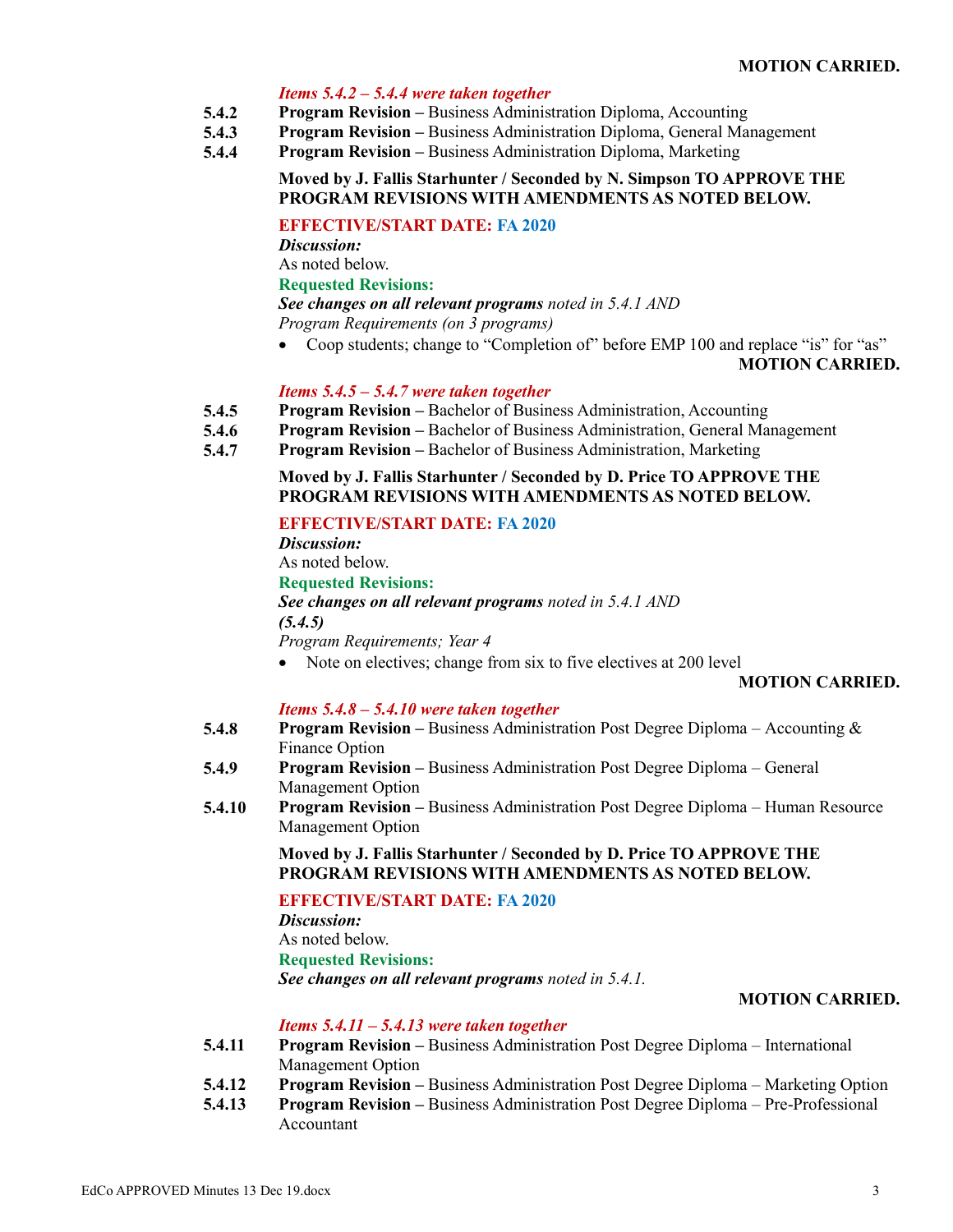## **Moved by J. Fallis Starhunter / Seconded by T. Bateman TO APPROVE THE PROGRAM REVISIONS WITH AMENDMENTS AS NOTED BELOW.**

#### **EFFECTIVE/START DATE: FA 2020**

*Discussion:* As noted below. **Requested Revisions:** *See changes on all relevant programs noted in 5.4.1 AND (5.4.13) Program Requirements; Year 1* • Remove BUS 500 from list of electives

*Year 2*

- Add BUS 500 to list
- Remove note on electives

#### **MOTION CARRIED.**

**5.4.14 Program Revision** – Business Administration Post Degree Diploma – Global Business Management

> **Moved by J. Fallis Starhunter / Seconded by N. Simpson TO APPROVE THE PROGRAM REVISION WITH AMENDMENTS AS NOTED BELOW.**

#### **EFFECTIVE/START DATE: FA 2020**

*Discussion:* As noted below. **Requested Revisions:** *See changes on all relevant programs noted in 5.4.1 AND Program Requirements Year 2*

- Add BUS 500 to list
- Change to "1 management elective..." and remove BUS 500

#### **MOTION CARRIED.**

**5.4.15 Course Revision** – BUS 500 Internship – Applied Business

**Moved by J. Fallis Starhunter / Seconded by A. Carrell TO APPROVE THE COURSE REVISION WITH AMENDMENTS AS NOTED BELOW.**

#### **EFFECTIVE/START DATE: FA 2020**

*Discussion:*

As noted below. **Requested Revisions (RS):**

*# 15 Description*

 Remove "management" and remove dashes here, and in *Course Content*, and *Student Evaluation* (if not due to track changes)

*#19 Learning Outcomes*

• Change "should" to "will"

#### **MOTION CARRIED.**

#### **Interactive Media**

**5.4.16 Program Revision –** Web Design Certificate

## **Moved by J. Fallis Starhunter / Seconded by D. Price TO APPROVE THE PROGRAM REVISION WITH AMENDMENTS AS NOTED BELOW.**

**EFFECTIVE/START DATE: FA 2020**

*Discussion:* As noted below.

**Requested Revisions: (RS)**

*(on ALL relevant programs)*

*Completion Requirements*

• Change "pass" to "must successfully complete"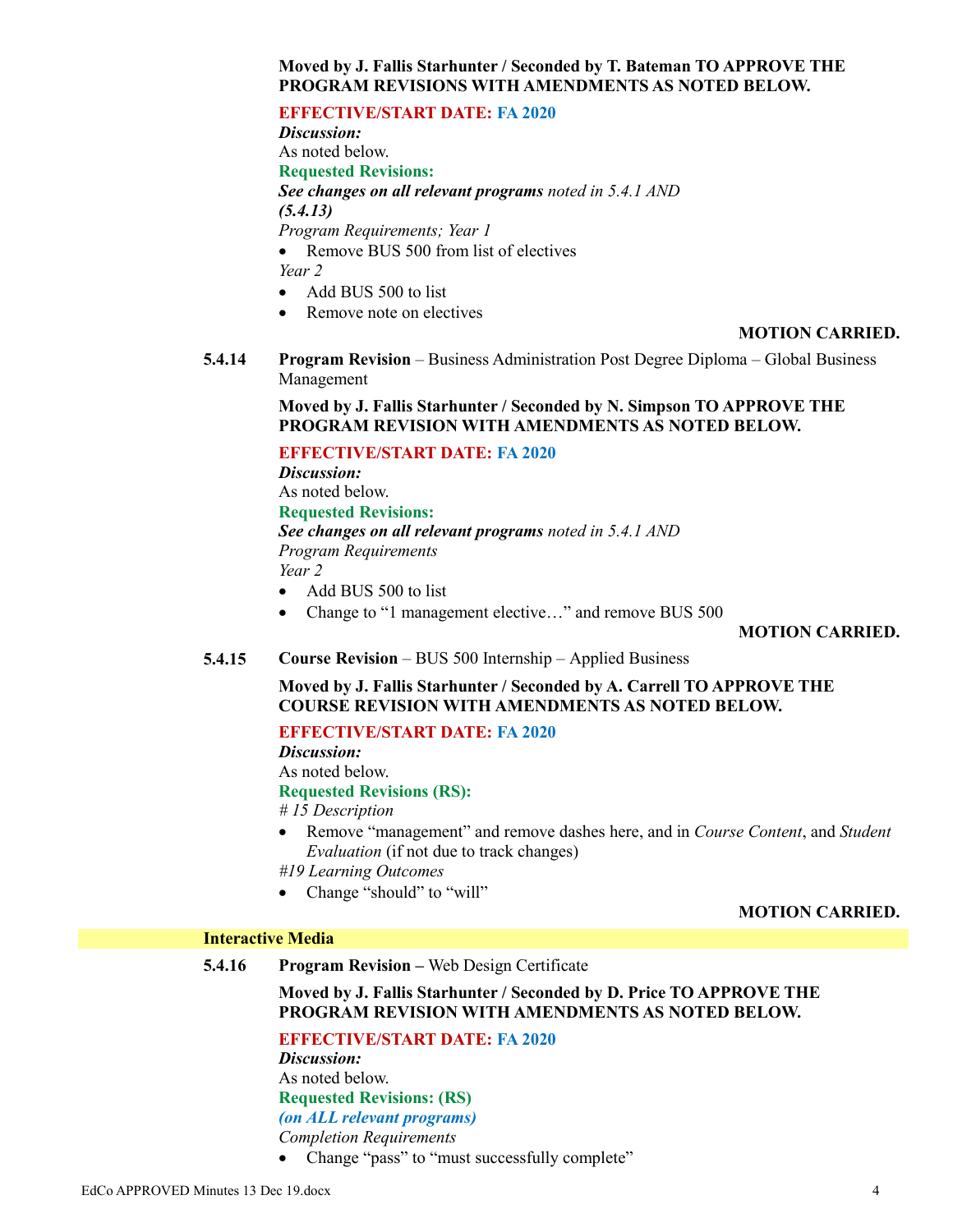- Add "required" courses
- Remove "of admission to the program"

*Admission Requirements*

• SRO will update with omnibus changes

**MOTION CARRIED.**

#### *Items 5.4.17 – 5.4.18 were taken together*

- **5.4.17 Program Revision –** Communication Design Diploma
- **5.4.18 Program Revision –** Web and Mobile Application Development Diploma

**Moved by J. Fallis Starhunter / Seconded by T. Bateman TO APPROVE THE PROGRAM REVISIONS WITH AMENDMENTS AS NOTED BELOW.**

**EFFECTIVE/START DATE: FA 2020**

*Discussion:* As noted below. **Requested Revisions: (RS)** *See changes on all relevant programs noted in 5.4.16 AND (5.4.18) Year 2* • Note on electives; insert "100 level or higher" after "any"

#### **MOTION CARRIED.**

**5.4.19 Program Revision –** Advanced Communication and Interactive Design Diploma

**Moved by J. Fallis Starhunter / Seconded by C. Scarlatti TO APPROVE THE PROGRAM REVISION WITH AMENDMENTS AS NOTED BELOW.**

#### **EFFECTIVE/START DATE: FA 2020**

*Discussion:* As noted below. **Requested Revisions: (RS)** *See changes on all relevant programs noted in 5.4.16 AND Design & Development Streams; Year 3*

• Note on electives; insert "100 level or higher" after "any"

## **MOTION CARRIED.**

**5.4.20 Course Revision –** IMG 100 Introduction to PHP

## **Moved by J. Fallis Starhunter / Seconded by N. Simpson TO APPROVE THE COURSE REVISION WITH AMENDMENT AS NOTED BELOW.**

## **EFFECTIVE/START DATE: FA 2020**

*Discussion:* Wherever relevant, SRO will update prerequisites to omnibus changes. **Requested Revisions: (RS)**

*#20 Student Evaluation*

• Add a period and capitalize "No"

#### **MOTION CARRIED.**

**5.4.21 Course Revision –** IMG 105 Communication Design I

## **Moved by J. Fallis Starhunter / Seconded by C. Scarlatti TO APPROVE THE COURSE REVISION WITH AMENDMENT AS NOTED BELOW.**

## **EFFECTIVE/START DATE: FA 2020**

#### *Discussion:*

It was noted that all courses with increases to prerequisites will have notations on course revision forms stating that prerequisite changes only will be effective FA 2021.

## **Requested Revisions: (RS)**

*#19 Learning Outcomes*

• Fix first line and numbering

## **MOTION CARRIED.**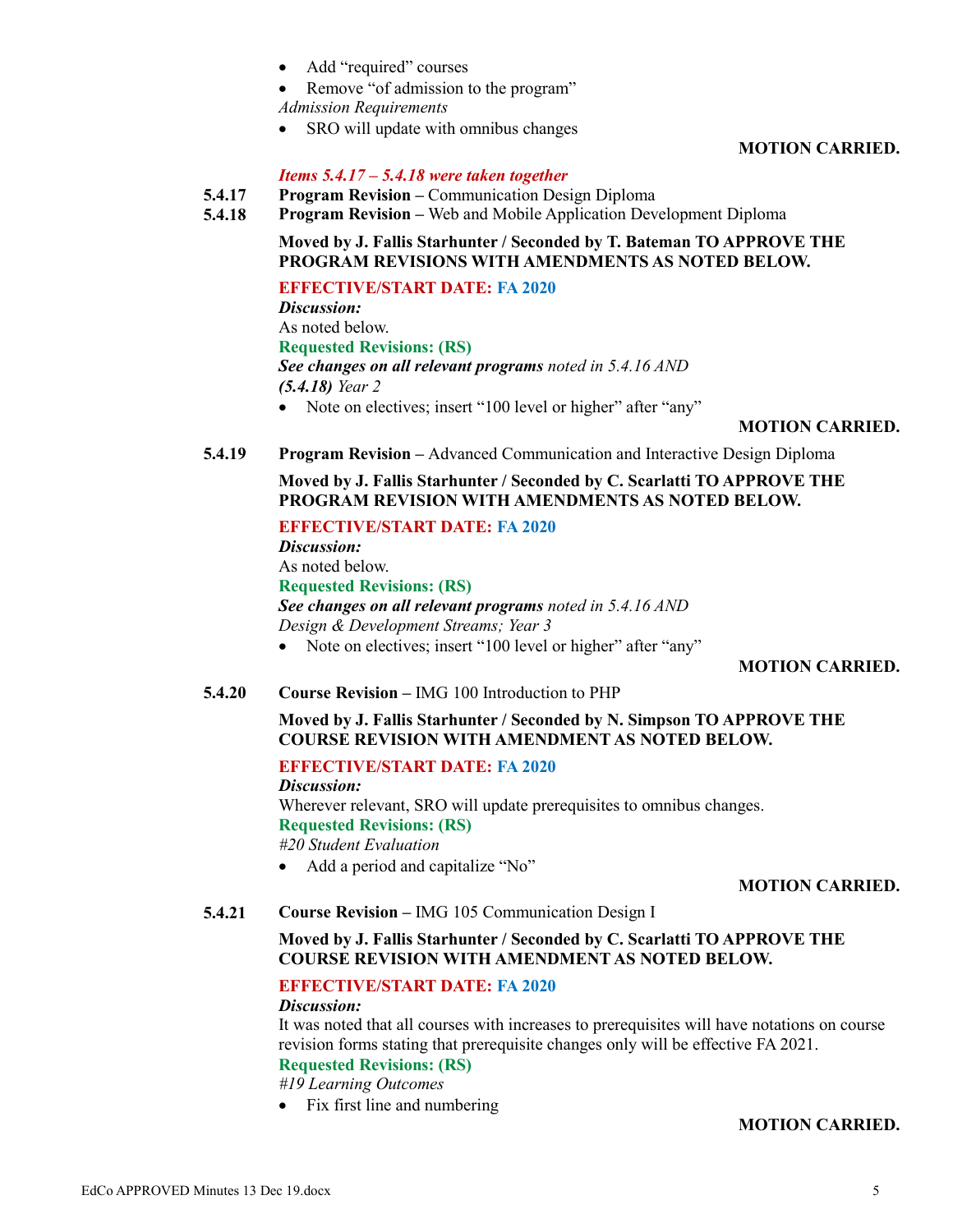*Discussion:*

As noted below. **Requested Revisions: (RS)**

## **5.4.22 Course Revision –** IMG 110 HTML and CSS

## **Moved by J. Fallis Starhunter / Seconded by C. Scarlatti TO APPROVE THE COURSE REVISION WITH AMENDMENT AS NOTED BELOW.**

## **EFFECTIVE/START DATE: FA 2020**

*Discussion:* Prerequisite update will be covered in SRO's omnibus **Requested Revisions: (RS)** *#18 Course Content*

 $\bullet$  4<sup>th</sup> bullet; remove "or the like"

## **MOTION CARRIED.**

## *Items 5.4.23 – 5.4.24 were taken together*

- **5.4.23 Course Revision –** IMG 111 Introduction to JavaScript
- **5.4.24 Course Revision –** IMG 112 Typography

## **Moved by J. Fallis Starhunter / Seconded by C. Scarlatti TO APPROVE THE COURSE REVISIONS.**

**EFFECTIVE/START DATE: FA 2020 No Revisions**

## **MOTION CARRIED.**

## *Items 5.4.25 – 5.4.26 were taken together*

- **5.4.25 Course Revision –** IMG 204 Introduction to Programming in Swift
- **5.4.26 Course Revision –** IMG 208 Communication Design II

**Moved by J. Fallis Starhunter / Seconded by N. Simpson TO APPROVE THE COURSE REVISIONS.**

**EFFECTIVE/START DATE: FA 2020 No Revisions**

## **MOTION CARRIED.**

## *Items 5.4.27 – 5.4.30 were taken together*

- **5.4.27 Course Revision –** IMG 209 User Experience and Interface Design
- **5.4.28 Course Revision –** IMG 210 Content Management Systems
- **5.4.29 Course Revision –** IMG 212 Advanced CSS
- **5.4.30 Course Revision –** IMG 214 iOS Application Development

## **Moved by J. Fallis Starhunter / Seconded by T. Bateman TO APPROVE THE COURSE REVISIONS WITH AMENDMENT AS NOTED BELOW.**

## **EFFECTIVE/START DATE: FA 2020**

*Discussion:* As noted below. **Requested Revisions: (RS)** *(5.4.27 – IMG 209)*

*#19 Learning Outcomes*

#3; add semi colon

## **MOTION CARRIED.**

## *Items 5.4.31 – 5.4.33 were taken together*

- **5.4.31 Course Revision –** IMG 215 Android Application Programming
- **5.4.32 Course Revision –** IMG 220 Introduction to Social Media
- **5.4.33 Course Revision –** IMG 250 Applied JavaScript

## **Moved by J. Fallis Starhunter / Seconded by D. Price TO APPROVE THE COURSE REVISIONS WITH AMENDMENTS AS NOTED BELOW.**

## **EFFECTIVE/START DATE: FA 2020**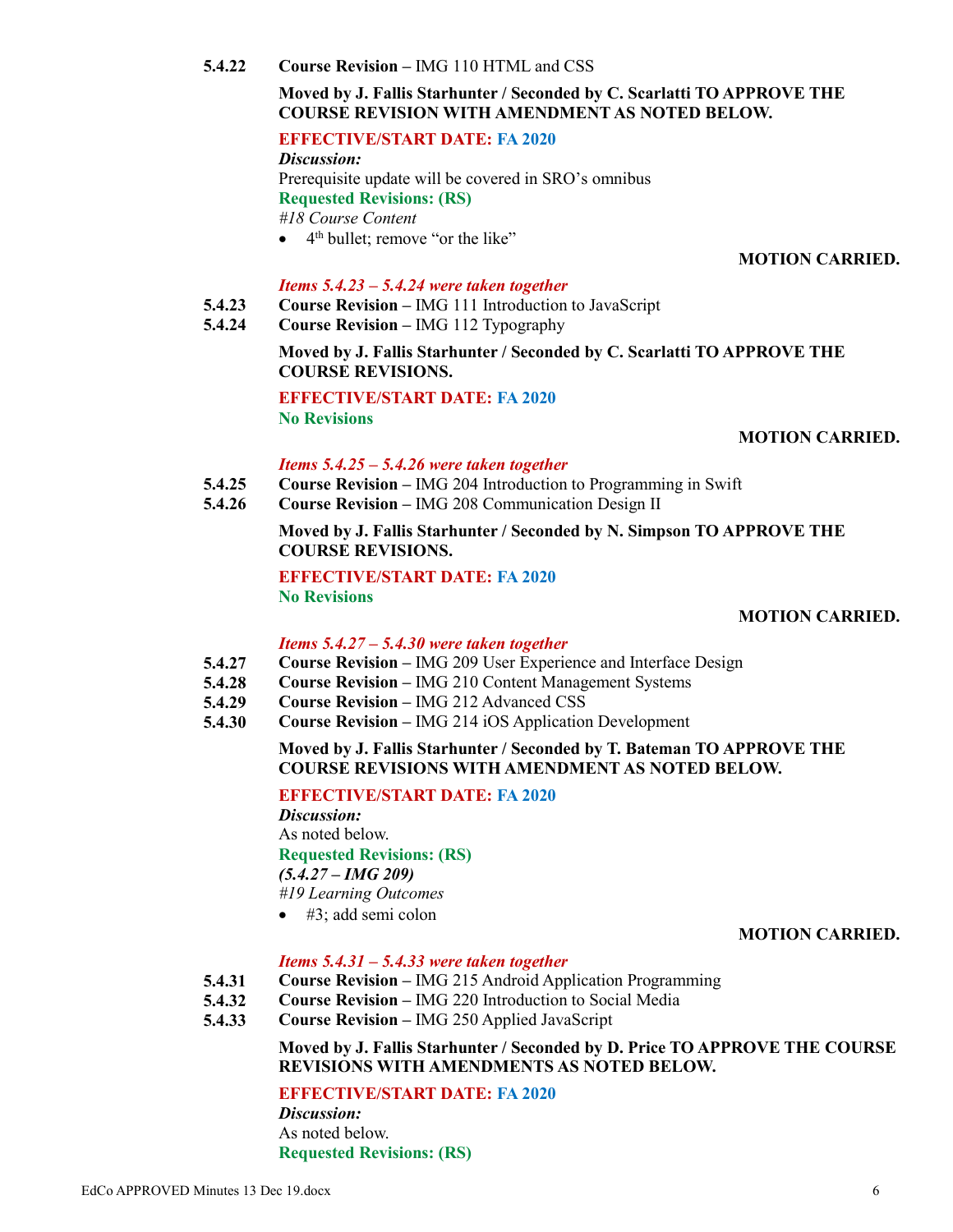*(5.4.31 – IMG 215)*

*#19 Learning Outcomes*

- #1; remove comma after "use"
- $\bullet$  #6; add semi colon

#### **MOTION CARRIED.**

**5.4.34 Course Revision –** IMG 270 Project Management for Digital Communications

**Moved by J. Fallis Starhunter / Seconded by C. Scarlatti TO APPROVE THE COURSE REVISION.**

**EFFECTIVE/START DATE: FA 2020 No Revisions**

#### **MOTION CARRIED.**

**5.4.35 Course Revision –** IMG 290 Portfolio Project I

**Moved by J. Fallis Starhunter / Seconded by C. Scarlatti TO APPROVE THE COURSE REVISION WITH AMENDMENT AS NOTED BELOW.**

**EFFECTIVE/START DATE: FA 2020** *Discussion:* As noted below. **Requested Revisions: (RS)** *Prerequisites*

• "must have" instead of "have must"

#### **MOTION CARRIED.**

**5.4.36 Course Revision –** IMG 390 Portfolio Project II

**Moved by J. Fallis Starhunter / Seconded by T. Bateman TO APPROVE THE COURSE REVISION.**

**EFFECTIVE/START DATE: FA 2020 No Revisions**

#### **MOTION CARRIED.**

#### **Adult Basic Education**

*Items 5.4.37 – 5.4.38 were taken together*

- **5.4.37 Course Revision –** MAT 033 Intermediate Mathematics I
- **5.4.38 Course Revision –** MAT 034 Intermediate Mathematics II

#### **Moved by J. Fallis Starhunter / Seconded by A. Carrell TO APPROVE THE COURSE REVISIONS.**

#### **EFFECTIVE/START DATE: FA 2020**

**No Revisions**

*Noted on course revision form that prerequisite increases will be effective FA 2021.*

**MOTION CARRIED.**

**5.4.39 Course Revision –** MAT 055 Foundations of Mathematics

**Moved by J. Fallis Starhunter / Seconded by C. Scarlatti TO APPROVE THE COURSE REVISION.**

**EFFECTIVE/START DATE: FA 2020 No Revisions**

**MOTION CARRIED.**

#### **Biology**

| 5.4.40 | <b>Course Revision – BIO 202 Principles of Genetics</b>                                                                                         |  |  |  |
|--------|-------------------------------------------------------------------------------------------------------------------------------------------------|--|--|--|
|        | Moved by J. Fallis Starhunter / Seconded by D. Price TO APPROVE THE COURSE<br><b>REVISION WITH NEW COURSE CODE ASSIGNED BY STUDENT RECORDS.</b> |  |  |  |
|        | <b>EFFECTIVE/START DATE: FA 2020</b>                                                                                                            |  |  |  |
|        | Discussion:                                                                                                                                     |  |  |  |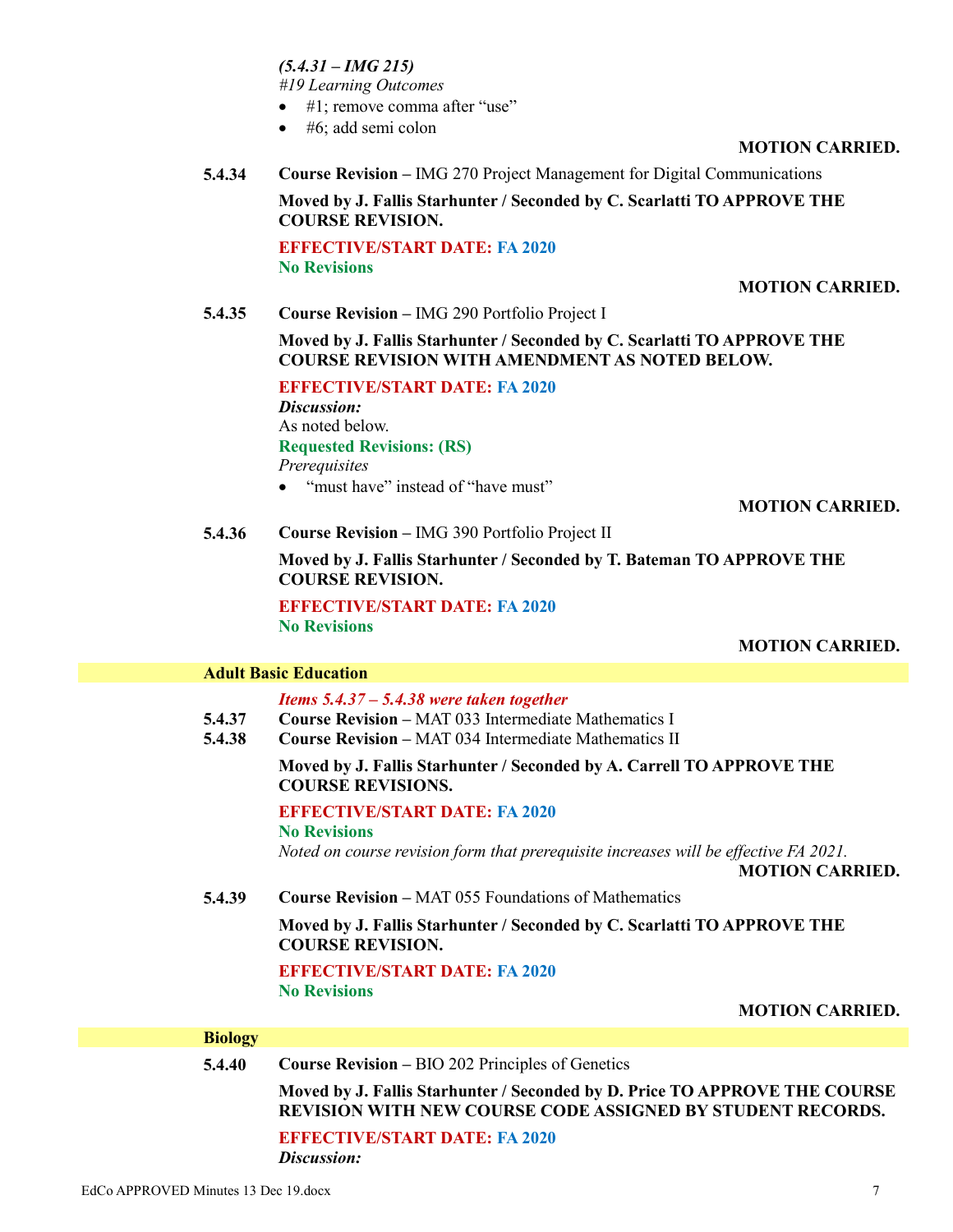Changes submitted do not constitute a new course although the delivery format is changing to add a lab component. Department will get a new course code from Student Records Office and the course will be rearticulated.

**ACTION ITEM:**

Request clarification from department regarding: *#19 Learning Outcome; #2* "Mendel and his rules" (Is there more to Mendel than his rules?) **No Revisions**

## **MOTION CARRIED.**

#### **Early Childhood Education**

## *Items 5.4.41 – 5.4.45 were taken together*

- **5.4.41 Course Revision –** ECC 104 Developmental Journey
- **5.4.42 Course Revision –** ECC 114 Partnerships – Part 1 – Child Guidance
- **5.4.43 Course Revision –** ECC 124 The Learning Child – Part 1 – Play and Curriculum
- **5.4.44 Course Revision –** ECC 140 Practice Experience 1
- **5.4.45 Course Revision –** ECC 168 Health, Safety and Nutrition in Childcare Settings

#### **Moved by J. Fallis Starhunter / Seconded by D. Fearn TO APPROVE THE COURSE REVISIONS WITH AMENDMENT AS NOTED BELOW.**

## **EFFECTIVE/START DATE: FA 2020**

*Discussion:* As noted below. **Required Revisions:** *(5.4.45 – ECC 168) #15 Description*

## **ACTION ITEM**

Request that department consult with Sara Child and Molina Dawson regarding language around "Indigenous approaches."

## **MOTION CARRIED.**

## **Coastal Forest Technology**

**5.4.46 New Program –** Coastal Forest Technology Diploma

## **Moved by J. Fallis Starhunter / Seconded by D. Price TO APPROVE THE NEW PROGRAM WITH AMENDMENTS AS NOTED BELOW.**

## **EFFECTIVE/START DATE: FA 2020**

*Discussion:*

As noted below.

#### **Required Revisions:**

*Program Learning Outcomes; #2*

 consult with Sara Child and Kelly Shopland regarding language to reflect drawing on local Indigenous protocols

*Other Comments*

• Change "entrance" to "enter"

#### **MOTION CARRIED.**

**5.4.47 New Course –** RFT 100 Introduction to Forestry

## **Moved by J. Fallis Starhunter / Seconded by K. Shopland TO APPROVE THE NEW COURSE WITH AMENDMENTS AS NOTED BELOW.**

**EFFECTIVE/START DATE: FA 2020**

*Discussion:* As noted below.

**Requested Revisions:**

#### *(on ALL relevant courses)*

*#1 Course Developer*

List names of developers (as appropriate on each course)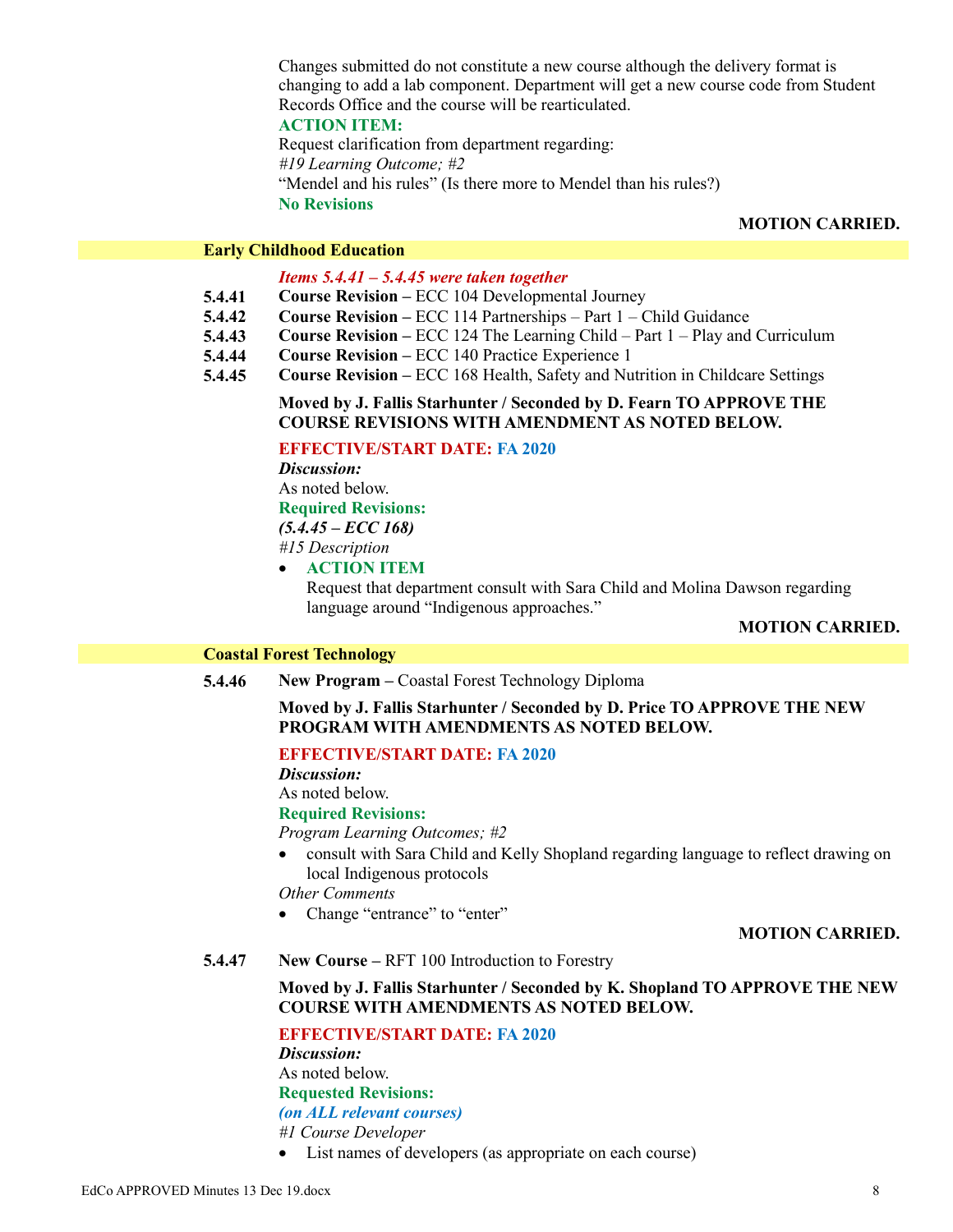*#16 Prerequisites*

• Match these to CFW  $100 - 108$  (applies to all RFT equivalent courses)

#### **MOTION CARRIED.**

**5.4.48 New Course –** RFT 101 Indigenous Lands and Culture

## **Moved by J. Fallis Starhunter / Seconded by K. Shopland TO APPROVE THE NEW COURSE WITH AMENDMENTS AS NOTED BELOW.**

## **EFFECTIVE/START DATE: FA 2020**

*Discussion:*

Recommendation to department that all changes to RFT 101, 102, 103, 105, 106 and 107 CDWs should also be reflected in equivalent CFW courses in course revisions.

## **Required Revisions:**

*See changes on all relevant courses noted in 5.4.47 AND*

*#19 Learning Outcomes; #13*

- consult with Aboriginal Education regarding language (e.g. Large Cultural Cedar) *#22 Instructor Qualifications*
- consult with Aboriginal Education regarding appropriate language (e.g. qualified Indigenous person)

#### **MOTION CARRIED.**

**5.4.49 New Course –** RFT 102 Forest Health and Safety

**Moved by J. Fallis Starhunter / Seconded by A. Carrell TO APPROVE THE NEW COURSE WITH AMENDMENTS AS NOTED BELOW.**

**EFFECTIVE/START DATE: FA 2020** *Discussion:* As noted below. **Required Revisions:** *See changes on all relevant courses noted in 5.4.47*

#### **MOTION CARRIED.**

**5.4.50 New Course –** RFT 103 Applied Technology and Data Management

**Moved by J. Fallis Starhunter / Seconded by D. Price TO APPROVE THE NEW COURSE WITH AMENDMENTS AS NOTED BELOW.**

## **EFFECTIVE/START DATE: FA 2020**

*Discussion:*

As noted below.

## **Required Revisions:**

*See changes on all relevant courses noted in 5.4.47 AND #10 Course Title*

Equivalent course CFW 103 uses "&"; change to match on PDW and RFT 103 CDW

**MOTION CARRIED.**

## *Items 5.4.51 – 5.4.55 were taken together*

- **5.4.51 New Course –** RFT 104 Plant Identification and Classification
- **5.4.52 New Course –** RFT 105 Coastal Harvesting Systems
- **5.4.53 New Course –** RFT 106 Introduction to Timber Cruising
- **5.4.54 New Course –** RFT 107 Workplace Readiness Skills
- **5.4.55 New Course –** RFT 108 Principles of Forest Engineering

## **Moved by J. Fallis Starhunter / Seconded by J. Marriott TO APPROVE THE NEW COURSE WITH AMENDMENTS AS NOTED BELOW.**

**EFFECTIVE/START DATE: FA 2020**

*Discussion:* As noted below. **Required Revisions:** *See changes on all relevant courses noted in 5.4.47*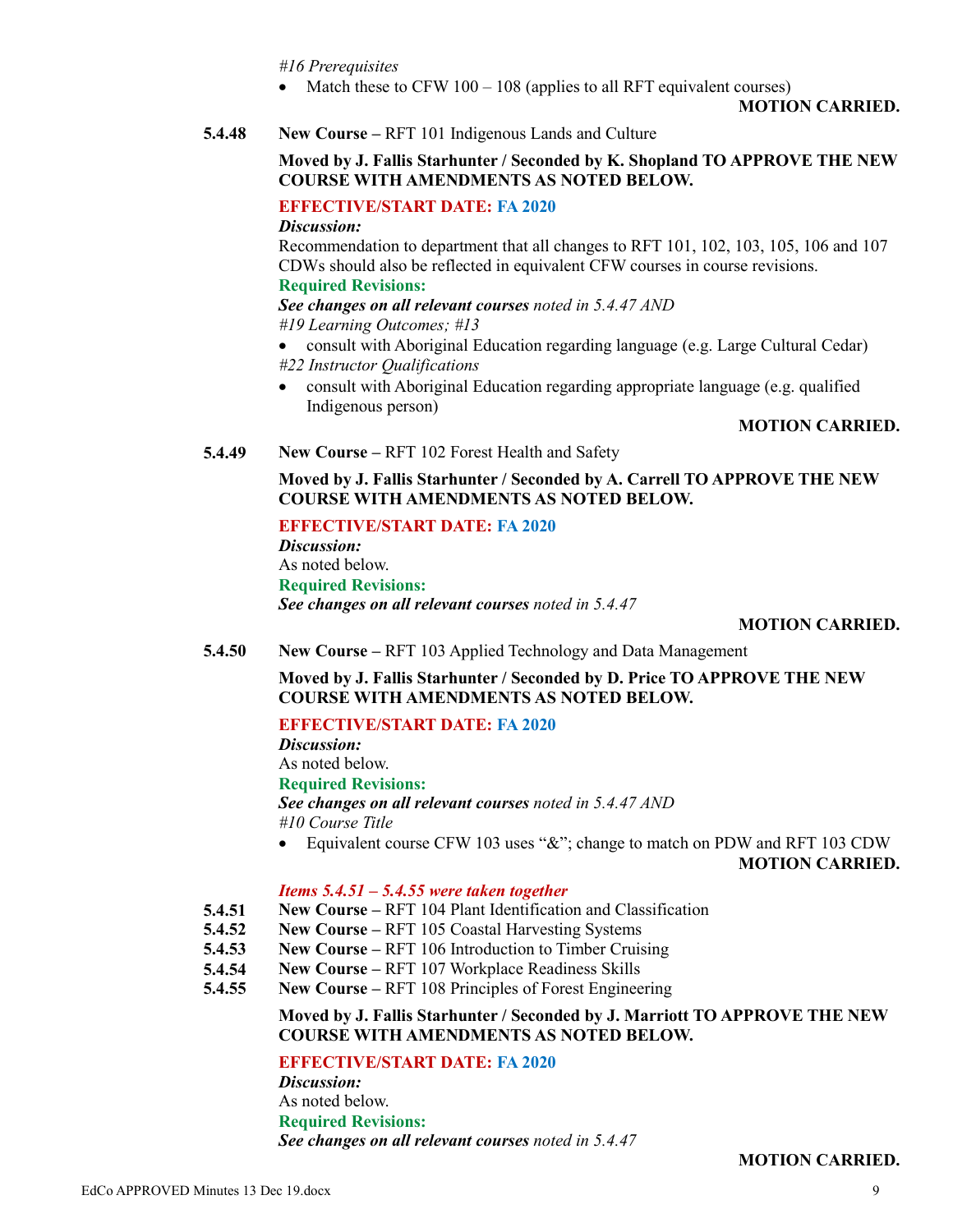#### *Items 5.4.56 – 5.4.63 were taken together*

- **5.4.56 New Course –** RFT 110 Technical Communications
- **5.4.57 New Course –** RFT 111 Forest Soils and Geomorphology
- **5.4.58 New Course –** RFT 112 Introduction to GIS
- **5.4.59 New Course –** RFT 113 Technical Math for Forestry
- **5.4.60 New Course –** RFT 114 Forest Hydrology and Riparian Management
- **5.4.61 New Course –** RFT 115 Ecosystem Science
- **5.4.62 New Course –** RFT 116 Forest Measurements and Sampling Techniques
- **5.4.63 New Course –** RFT 117 Statistical Analysis for Forestry

## **Moved by J. Fallis Starhunter / Seconded by D. Fearn TO APPROVE THE NEW COURSES WITH AMENDMENTS AS NOTED BELOW.**

## **EFFECTIVE/START DATE: FA 2020**

*Discussion:*

Also noted below.

#### **Required Revisions:**

## *(5.4.56 RFT 110)*

- *#18 Course Content*
- $\bullet$  Bullets 2, 3, & 5; consult for language on related Indigenous learning outcomes

*#22 Instructor Qualifications*

- Consider adding teaching experience in technical writing
- *(5.4.58 RFT 112)*

*#16 Prerequisites*

• Confirm if RFT 103 and CFW 103 should be included

*(5.4.59 RFT 113)*

*#19 Learning Outcomes; #3*

- "angles" instead of "angels"
- *#22 Instructor Qualifications*
- Confirm if teaching experience in math and technical writing should be included (RFT 110 & 113)

## **MOTION CARRIED.**

## *Items 5.4.64 – 5.4.65 were taken together*

- **5.4.64 New Course –** RFT 200 Forest Health and Adaption
- **5.4.65 New Course –** RFT 201 GIS and Remote Sensing

## **Moved by J. Fallis Starhunter / Seconded by A. Carrell TO APPROVE THE NEW COURSES WITH AMENDMENTS AS NOTED BELOW.**

## **EFFECTIVE/START DATE: FA 2020**

*Discussion:*

As noted below.

## **Required Revisions:**

*#16 Prerequisites*

*(On all relevant 200 level courses)*

Confirm if #1 (English)  $\&$  #2 (Math) requirements should be included if covered in #3 (previous courses)

## *(5.4.64 RFT 200)*

*#16 Prerequisites*

- $\bullet$  #3; add "C in" before RFT 115 (if that is what is meant)
- Check other applicable courses

*#19 Learning Outcomes;* #8

• capitalize "Indigenous"

#### **MOTION CARRIED.**

**5.4.66 New Course –** RFT 202 Cultural Heritage Resource Management

## **Moved by J. Fallis Starhunter / Seconded by S. Child TO APPROVE THE NEW COURSE WITH AMENDMENTS AS NOTED BELOW.**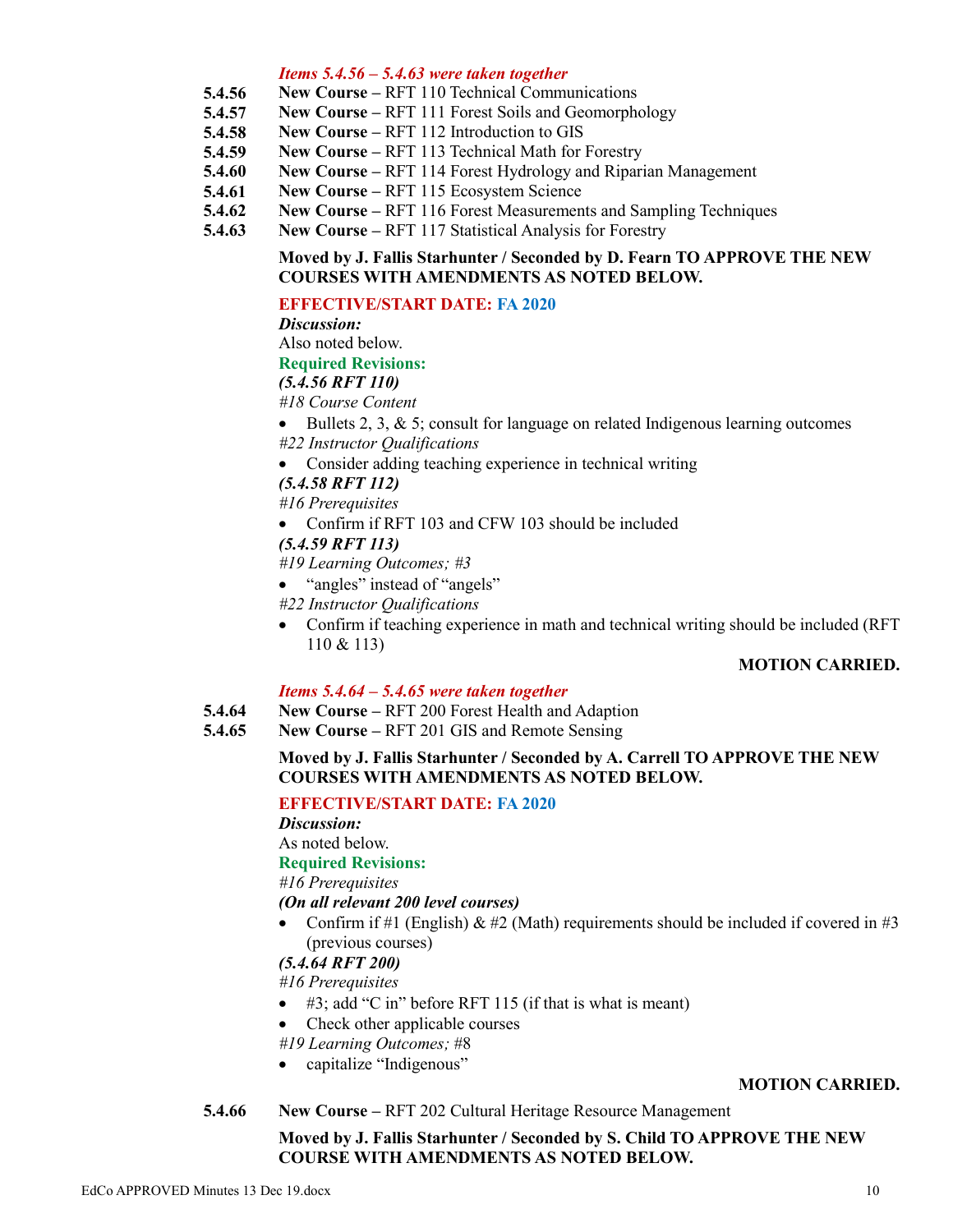#### **EFFECTIVE/START DATE: FA 2020**

*Discussion:*

As noted below.

**Required Revisions:**

#### *See changes on all relevant courses noted in 5.4.64/65 AND*

- *#18 Course Content & 19 Learning Outcomes (as in RFT 101)*
- Consult with Aboriginal Education to create alignment

*Learning Outcomes*

- $\bullet$  #3; confirm if this is complete sentence
- $\bullet$  #11; clarify what is being contrasted

## **MOTION CARRIED.**

## *Items 5.4.67 – 5.4.69 were taken together*

- **5.4.67 New Course –** RFT 203 Silviculture
- **5.4.68 New Course –** RFT 204 Forest Engineering
- **5.4.69 New Course –** RFT 205 Professional Communications and Protocols

## **Moved by J. Fallis Starhunter / Seconded by D. Price TO APPROVE THE NEW COURSES WITH AMENDMENTS AS NOTED BELOW.**

## **EFFECTIVE/START DATE: FA 2020**

*Discussion:* As noted below. **Required Revisions:** *See changes on all relevant courses noted in 5.4.64/65 AND (5.4.68 RFT 204) #19 Learning Outcomes; #17*

• clarify "with from"

## **MOTION CARRIED.**

## *Items 5.4.70 – 5.4.72 were taken together*

- **5.4.70 New Course –** RFT 206 Forest Operations Planning
- **5.4.71 New Course –** RFT 207 Wildlife Ecology
- **5.4.72 New Course –** RFT 208 Sustainable Forest Management

## **Moved by J. Fallis Starhunter / Seconded by C. Scarlatti TO APPROVE THE NEW COURSES WITH AMENDMENTS AS NOTED BELOW.**

## **EFFECTIVE/START DATE: FA 2020**

*Discussion:*

As noted below.

## **Required Revisions:**

*See changes on all relevant courses noted in 5.4.64/65 AND*

*(5.4.71 RFT 207)*

*#18 Course Content*

• 6<sup>th</sup> bullet; reference the Act (SARA) or remove SAR

## **MOTION CARRIED.**

## *Items 5.4.73 – 5.4.77 were taken together*

- **5.4.73 New Course –** RFT 209 Data Management and Analysis
- **5.4.74 New Course –** RFT 210 Wildfire Ecology
- **5.4.75 New Course –** RFT 211 Silvametrics
- **5.4.76 New Course –** RFT 212 Advanced Forest Measurements and Sampling
- **5.4.77 New Course –** RFT 213 Resource Road Design

## **Moved by J. Fallis Starhunter / Seconded by A. Carrell TO APPROVE THE NEW COURSES WITH AMENDMENTS AS NOTED BELOW.**

**EFFECTIVE/START DATE: FA 2020**

*Discussion:* As noted below. **Required Revisions:**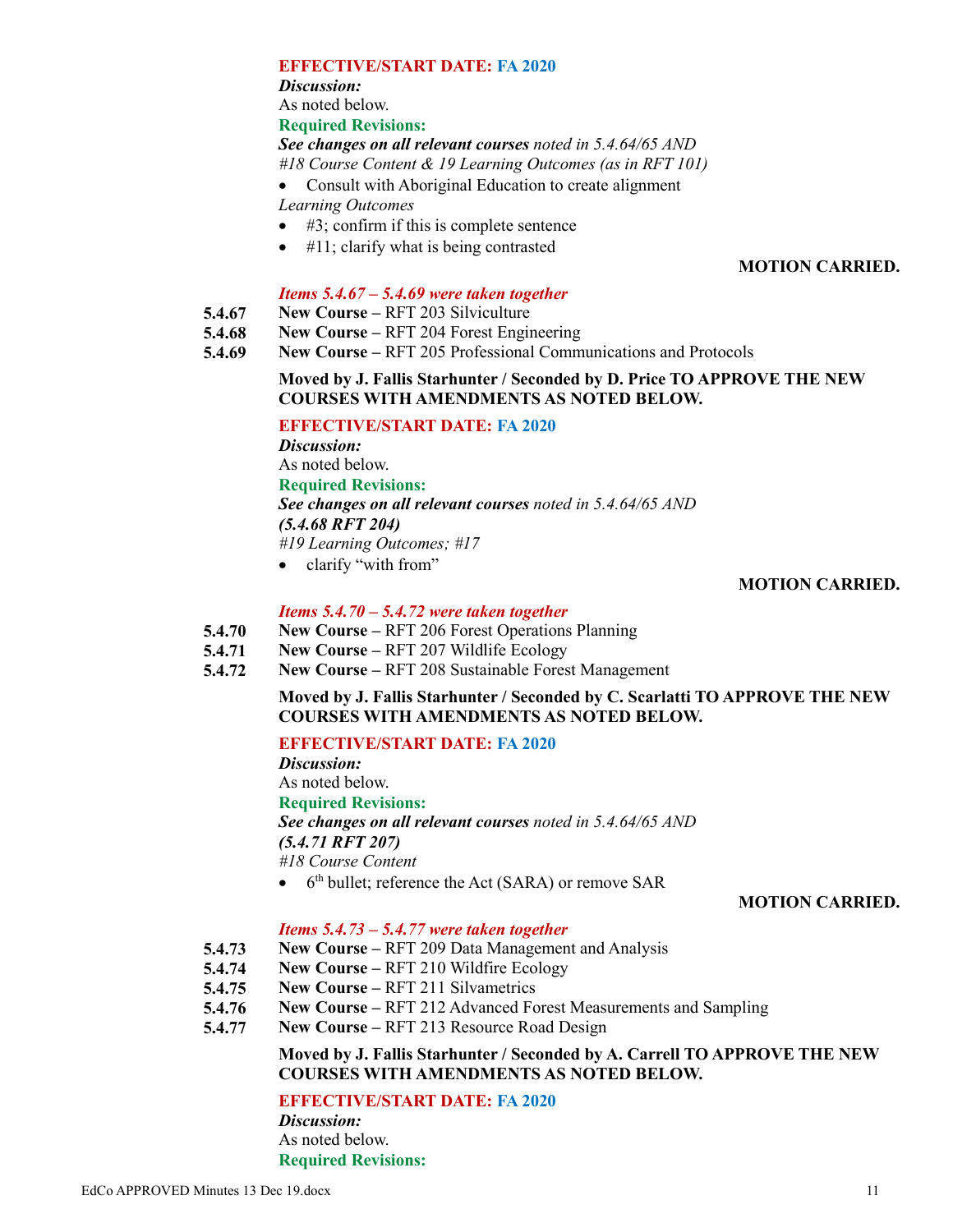#### **MOTION CARRIED.**

**5.4.78 New Course –** RFT 214 Applied Research Project

#### **Moved by J. Fallis Starhunter / Seconded by D. Price TO APPROVE THE NEW COURSE WITH AMENDMENTS AS NOTED BELOW.**

**EFFECTIVE/START DATE: FA 2020**

*Discussion:*

As noted below.

#### **Required Revisions:**

*See changes on all relevant courses noted in 5.4.64/65 AND #16 Prerequisites*

 $\bullet$  #3; list all courses RFT 100, 101,...108) and equivalencies (e.g. CFW 100, 101,…108)

#### **MOTION CARRIED.**

#### **Coastal Forest Worker**

**5.4.79 Program Revision –** Coastal Forest Worker Certificate **Moved by J. Fallis Starhunter / Seconded by A. Carrell TO APPROVE THE PROGRAM REVISION.**

> **EFFECTIVE/START DATE: FA 2020 No Revisions**

#### **MOTION CARRIED.**

#### *Items 5.4.79a – 5.4.79b were taken together*

- **5.4.79a Course Revision –** CFW 100 Introduction to Forest Resource Management
- **5.4.79b Course Revision –** CFW 104 Forest Ecology I

**Moved by J. Fallis Starhunter / Seconded by J. Marriott TO APPROVE THE COURSE REVISIONS.**

#### **EFFECTIVE/START DATE: FA 2020**

*Discussion:* As noted below. **Required Revisions:** *#16 Prerequisites*

• Confirm match to RFT 100 & RFT 104

## **MOTION CARRIED.**

## **Trades Programs**

**5.4.80a Program Revisions –** Multiple Trades Programs – Admission Requirements

**Moved by J. Fallis Starhunter / Seconded by J. Marriott TO APPROVE THE PROGRAM REVISIONS.**

## **EFFECTIVE/START DATE: FA 2020 No Revisions**

#### **MOTION CARRIED.**

**5.4.80b Program Revisions –** Multiple Trades Programs – Completion Requirements

**Moved by J. Fallis Starhunter / Seconded by J. Marriott TO APPROVE THE PROGRAM REVISIONS WITH AMENDMENTS AS NOTED BELOW.**

## **EFFECTIVE/START DATE: FA 2020**

*Discussion:* As noted below.

## **Required Revisions:**

- Missing 3 additional programs/similar exceptions
	- o Aquaculture Certificate and Diploma (both with Pass/Fail courses and no industry certification)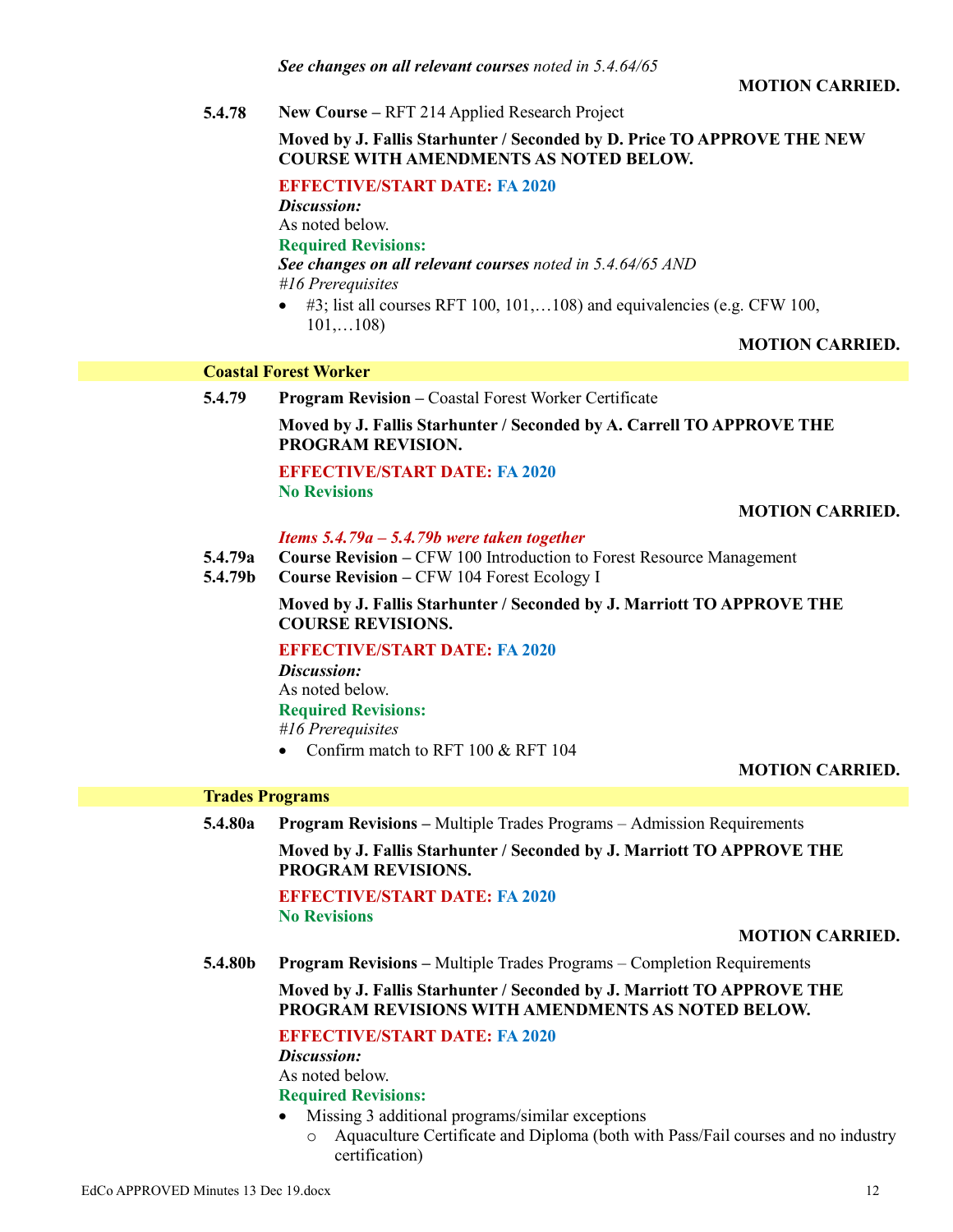o Coastal Forest Worker Certificate (has Pass/Fail course CFW 109)

**MOTION CARRIED.**

## **Metal Fabricator Foundation**

**5.4.81 Program Revision –** Metal Fabricator Foundation Harmonized

#### **Moved by J. Fallis Starhunter / Seconded by B. McIntosh TO APPROVE THE PROGRAM REVISION WITH AMENDMENTS AS NOTED BELOW.**

**EFFECTIVE/START DATE: FA 2020**

*Discussion:*

As noted below.

**Required Revisions: (RS)**

*Program Requirements*

- Add FLO 010 Forklift Operator
- *Admission Requirements*
- Fix numbering

## **MOTION CARRIED.**

#### *Items 5.4.82 – 5.4.92 were taken together*

- **5.4.82 New Course –** FFH 100 Safe Work Practices in Metal Fabrication
- **5.4.83 New Course –** FFH 101 Introduction to Trades Math for Metal Fabricators
- **5.4.84 New Course –** FFH 102 Tools and Equipment in Metal Fabrication
- **5.4.85 New Course –** FFH 103 Drawing Interpretation in Metal Fabrication
- **5.4.86 New Course –** FFH 104 Metal Fabrication Structural Drawings
- **5.4.87 New Course –** FFH 105 Pattern Development and Layout Techniques
- **5.4.88 New Course –** FFH 106 Materials Handling and Weight Calculations
- **5.4.89 New Course –** FFH 107 Welding Processes in Metal Fabrication
- **5.4.90 New Course –** FFH 108 Thermal Cutting Equipment and Processes
- **5.4.91 New Course –** FFH 109 Quality Control in Metal Fabrication
- **5.4.92 New Course –** FFH 110 Metal Fabrication of Components

## **Moved by J. Fallis Starhunter / Seconded by C. Scarlatti TO APPROVE THE NEW COURSES WITH AMENDMENT AS NOTED BELOW.**

## **EFFECTIVE/START DATE: FA 2020**

*Discussion:* As noted below. **Required Revision: (RS)** *(5.4.84 FFH 102) #15 Description*

• Insert "with" after "familiar"

**MOTION CARRIED.**

**5.4.93 Course Deactivations –** FBR 100-111

**Moved by J. Fallis Starhunter / Seconded by N. Simpson TO APPROVE THE COURSE DEACTIVATIONS.**

**EFFECTIVE/START DATE: FA 2020 No Revisions**

## **MOTION CARRIED.**

#### **Metal Fabricator Apprenticeship**

#### *Items 5.4.94 – 5.4.96 were taken together*

- **5.4.94 New Course –** FBH 100 Metal Fabricator Apprenticeship Harmonized Level 1
- **5.4.95 New Course –** FBH 200 Metal Fabricator Apprenticeship Harmonized Level 2
- **5.4.96 New Course –** FBH 300 Metal Fabricator Apprenticeship Harmonized Level 3

**Moved by J. Fallis Starhunter / Seconded by D. Price TO APPROVE THE NEW COURSE WITH AMENDMENT AS NOTED BELOW.**

**EFFECTIVE/START DATE: FA 2020**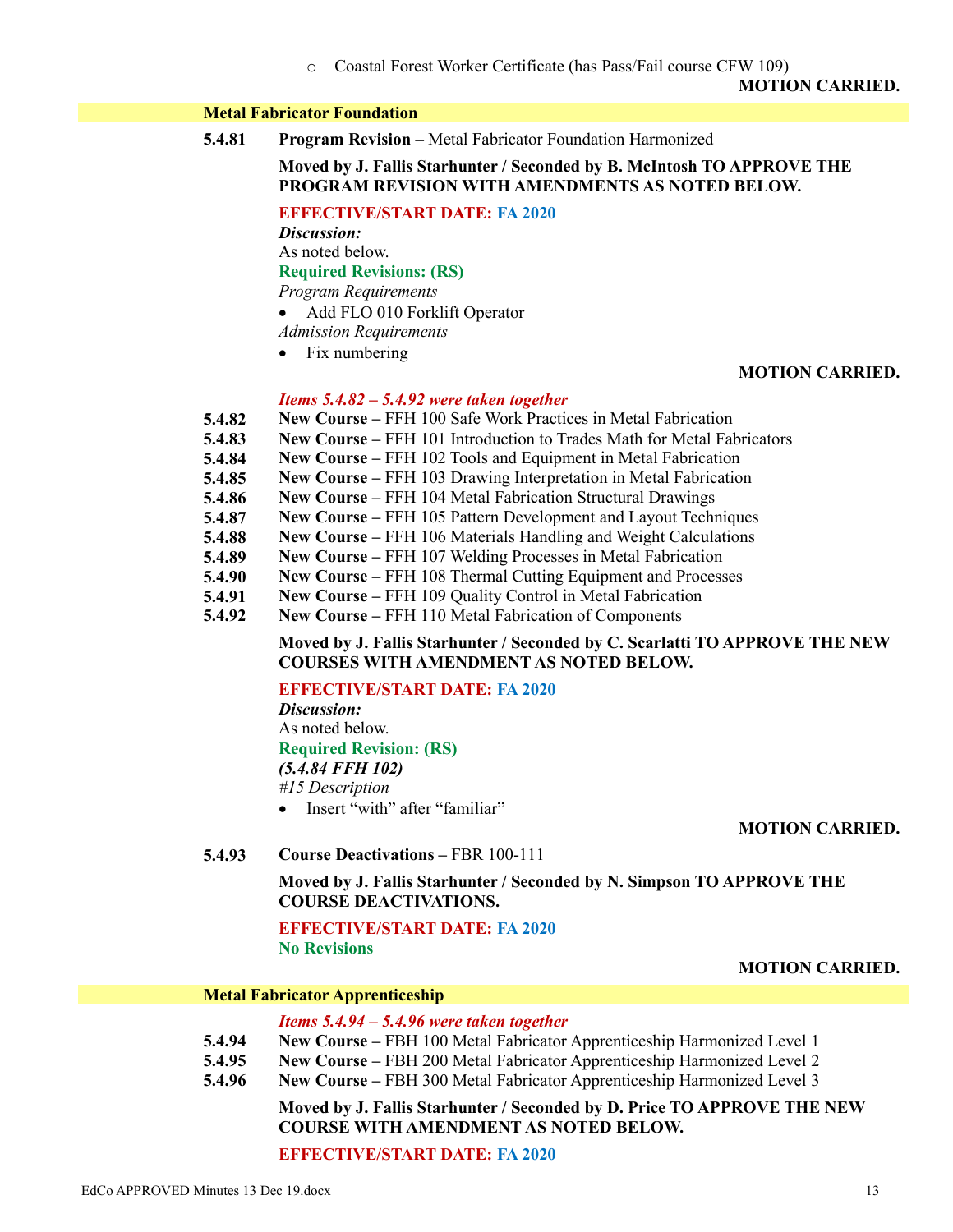*Discussion:* As noted below. **Required Revisions: (RS)** *(5.4.96 FBH 300) #8 Course Equivalencies*

• Confirm equivalency to any other course

**MOTION CARRIED.**

#### **Heavy Mechanical Foundation**

**5.4.97 Program Revision –** Heavy Mechanical Foundation

**Moved by J. Fallis Starhunter / Seconded by N. Simpson TO APPROVE THE PROGRAM REVISION WITH AMENDMENT AS NOTED BELOW.**

#### **EFFECTIVE/START DATE: FA 2020**

*Discussion:*

As noted below.

#### **Required Revision: (RS)**

*Program Requirements*

• HMC 133 make title consistent with CDW

#### **MOTION CARRIED.**

#### *Items 5.4.98 – 5.4.112 were taken together*

- **5.4.98 New Course –** HMC 130 Safe Work Practices in the Heavy Mechanical Trades
- **5.4.99 New Course –** HMC 131 Occupational Skills in the Heavy Mechanical Trades
- **5.4.100 New Course –** HMC 132 Frames and Suspension
- **5.4.101 New Course –** HMC 133 Tools & Equipment in the Heavy Mechanical Trades
- **5.4.102 New Course –** HMC 134 Electrical Applications
- **5.4.103 New Course –** HMC 135 Powertrain
- **5.4.104 New Course –** HMC 136 Welding in the Heavy Mechanical Trades
- **5.4.105 New Course –** HMC 137 Heavy Mechanical Trades Equipment
- **5.4.106 New Course –** HMC 138 Air Braking Systems
- **5.4.107 New Course –** HMC 139 Hydraulics
- **5.4.108 New Course –** HMC 140 Hydraulic Braking Systems
- **5.4.109 New Course –** HMC 141 Engines and Supporting Systems
- **5.4.110 New Course –** HMC 142 Electrical Fundamentals in the Heavy Mechanical Trades
- **5.4.111 New Course –** HMC 143 Protective Structures and Air Conditioning
- **5.4.112 New Course –** HMC 144 Steering and Wheel Systems

#### **Moved by J. Fallis Starhunter / Seconded by J. Marriott TO APPROVE THE NEW COURSES WITH AMENDMENT AS NOTED BELOW.**

**EFFECTIVE/START DATE: FA 2020**

*Discussion:* As noted below. **Required Revision: (RS)** *(5.4.101 HMC 133) #10 Title*

• Change "&" to "and"

#### **MOTION CARRIED.**

**5.4.113 Course Deactivations –** HMC 100-123

**Moved by J. Fallis Starhunter / Seconded by D. Price TO APPROVE THE COURSE DEACTIVATIONS.**

**EFFECTIVE/START DATE: FA 2020 No Revisions**

**MOTION CARRIED.**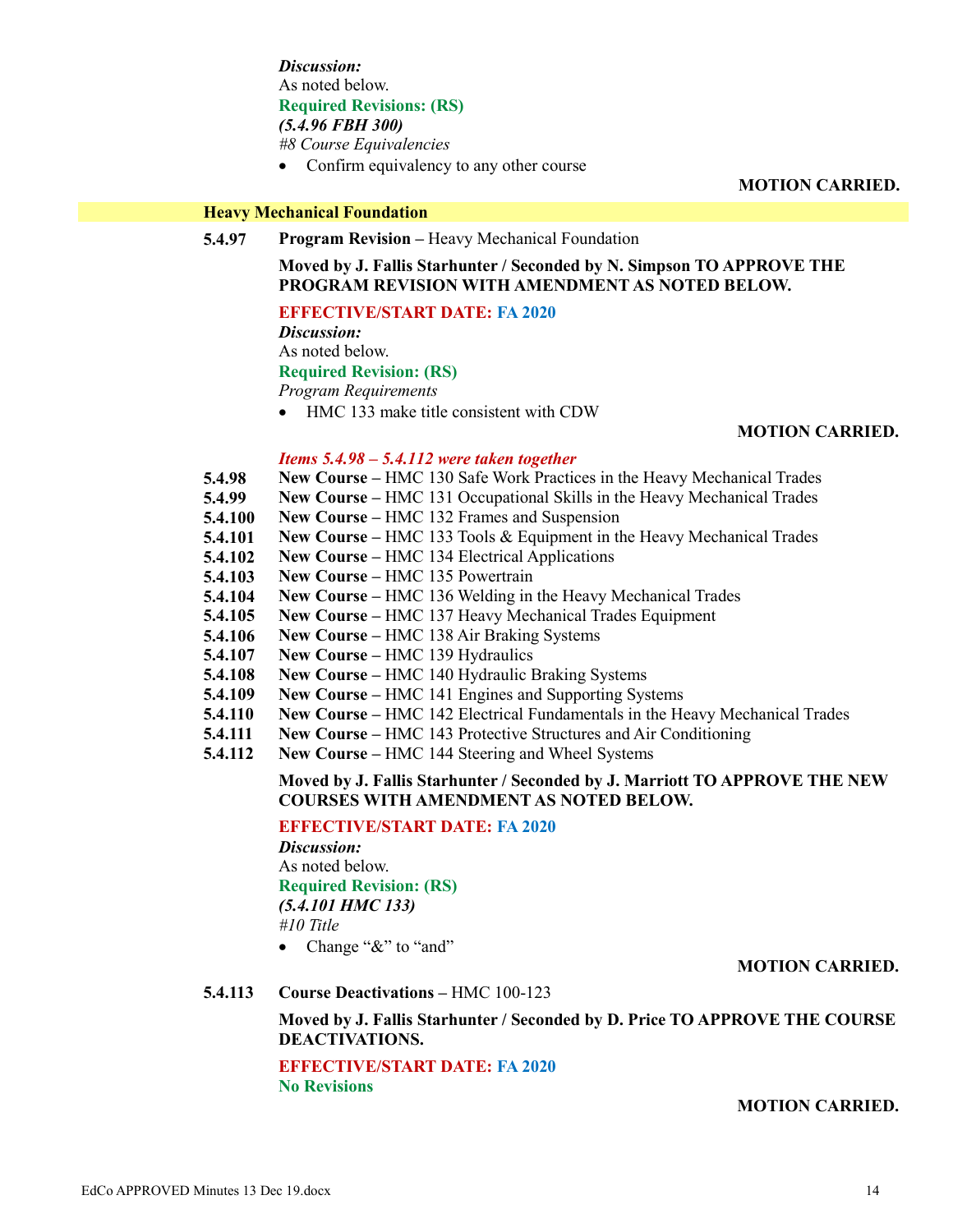#### **Joinery/Cabinetmaking Foundation**

**5.4.114 Program Revision –** Joinery/Cabinetmaking Foundation

## **Moved by J. Fallis Starhunter / Seconded by K. Shopland TO APPROVE THE PROGRAM REVISION.**

## **EFFECTIVE/START DATE: FA 2020 No Revisions**

## **MOTION CARRIED.**

#### *Items 5.4.115 – 5.4.129 were taken together*

- **5.4.115 New Course –** FJF 100 Safe Practices in Cabinetmaking/Joinery
- **5.4.116 New Course –** FJF 101 Shop Drawings and Layouts
- **5.4.117 New Course –** FJF 102 Material Selection
- **5.4.118 New Course –** FJF 103 Hand Tools in Woodworking
- **5.4.119 New Course –** FJF 104 Portable Power Tools in Woodworking
- **5.4.120 New Course –** FJF 105 Stationary Woodworking Machines
- **5.4.121 New Course –** FJF 106 Product Assembly
- **5.4.122 New Course –** FJF 107 Wood Finishing – Surface Preparation
- **5.4.123 New Course –** FJF 108 Furniture Design and Advanced Joinery Techniques
- **5.4.124 New Course –** FJF 109 Marine Joinery
- **5.4.125 New Course –** FJF 110 Woodshop Business Operations
- **5.4.126 New Course –** FJF 111 Computer Aided Design and Drafting
- **5.4.127 New Course –** FJF 112 Advanced Stationary Woodworking Machines
- **5.4.128 New Course –** FJF 113 Kitchen Cabinets, Casework and Millwork
- **5.4.129 New Course –** FJF 114 Wood Finishing – Hand and Spray

#### **Moved by J. Fallis Starhunter / Seconded by D. Price TO APPROVE THE NEW COURSES WITH AMENDMENT AS NOTED BELOW.**

**EFFECTIVE/START DATE: FA 2020**

*Discussion:* As noted below. **Required Revisions: (RS)** *(5.4.120 FJF 105) #19 Learning Outcomes; #5*

• Fix numbering sequence

#### **MOTION CARRIED.**

**5.4.130 Course Deactivations –** JNY 100 – 145 and WJC 100 – 150

**Moved by J. Fallis Starhunter / Seconded by D. Price TO APPROVE THE COURSE DEACTIVATIONS.**

**EFFECTIVE/START DATE: FA 2020 No Revisions**

#### **MOTION CARRIED.**

#### **Cabinetmaker Apprenticeship**

**5.4.131 New Course –** JNA 200 Cabinetmaker (Joiner) Apprenticeship Level 2

**Moved by J. Fallis Starhunter / Seconded by C. Scarlatti TO APPROVE THE NEW COURSE.**

**EFFECTIVE/START DATE: FA 2020 No Revisions**

#### **MOTION CARRIED.**

#### **Carpentry Foundation**

**5.4.132 Program Revision –** Carpentry Foundation Harmonized Certificate

**Moved by J. Fallis Starhunter / Seconded by K. Shopland TO APPROVE THE PROGRAM REVISION.**